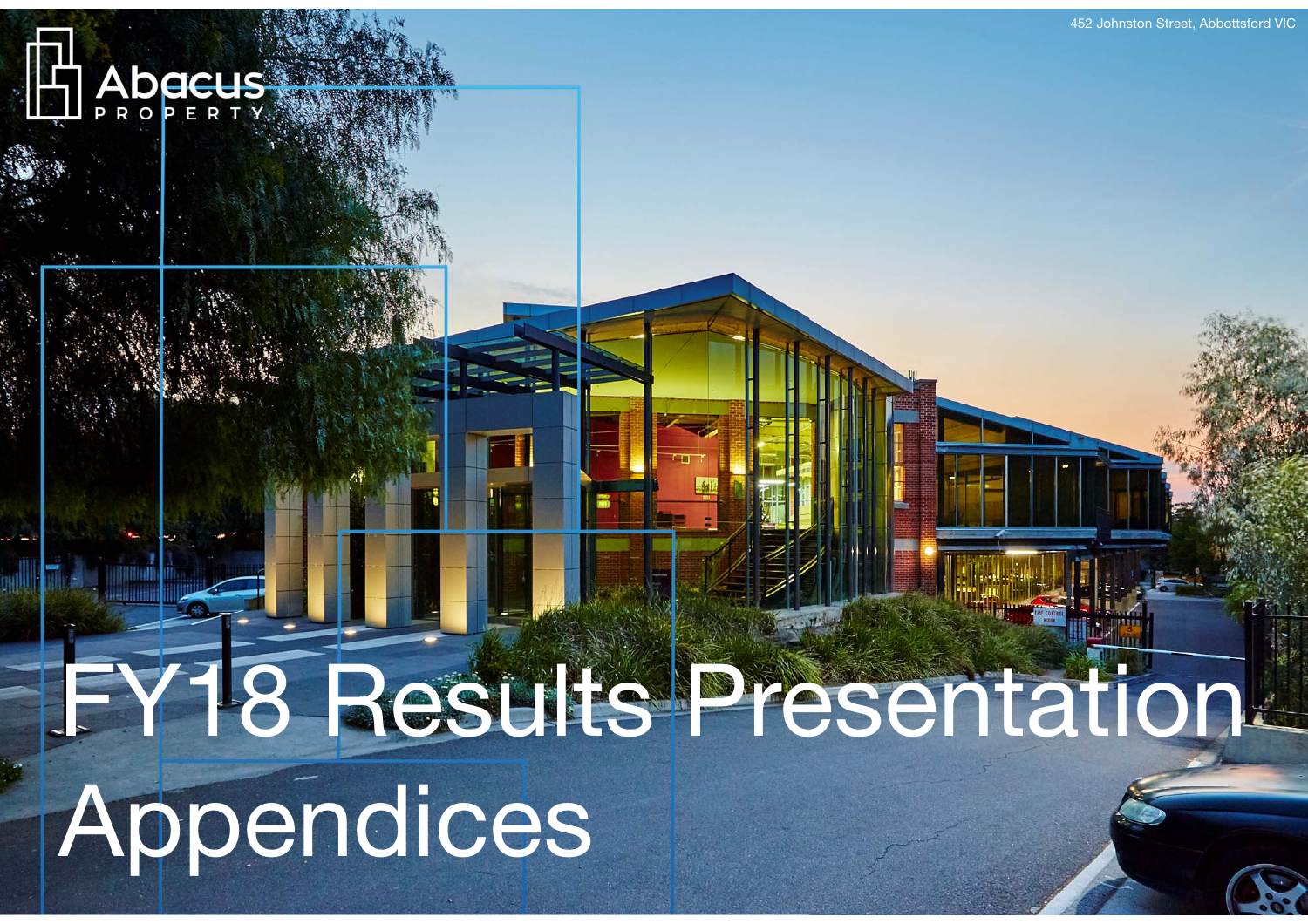

# Appendix A Segment balance sheet

|                                        |                            | Property           |             |             |             |
|----------------------------------------|----------------------------|--------------------|-------------|-------------|-------------|
| Abacus balance sheet                   | <b>Property Investment</b> | <b>Development</b> | Unallocated | <b>FY18</b> | <b>FY17</b> |
|                                        | \$m\$                      | \$m\$              | \$m\$       | \$m\$       | \$m\$       |
| Commercial investment properties       | 1,274.0                    |                    |             | 1,274.0     | 946.3       |
| Self-storage investment properties     | 662.0                      |                    |             | 662.0       | 625.2       |
| Inventory                              |                            | 95.4               |             | 95.4        | 93.1        |
| Loans                                  | 89.1                       | 291.7              |             | 380.8       | 400.3       |
| Equity accounted investments           | 99.2                       | 55.7               |             | 154.9       | 167.3       |
| Property, plant and equipment          | 4.8                        |                    |             | 4.8         | 4.7         |
| Other investments and financial assets | 1.4                        | 6.6                |             | 8.0         | 42.5        |
| Cash and cash equivalents              |                            |                    | 73.3        | 73.3        | 27.6        |
| Other assets                           |                            |                    | 32.5        | 32.5        | 29.7        |
| Goodwill and intangibles               |                            |                    | 32.4        | 32.4        | 32.4        |
| <b>Total assets</b>                    | 2,130.5                    | 449.4              | 138.2       | 2,718.1     | 2,369.1     |
| Interest bearing liabilities           |                            |                    |             | 686.9       | 523.3       |
| <b>Other liabilities</b>               |                            |                    |             | 138.9       | 65.0        |
| <b>Total liabilities</b>               |                            |                    |             | 825.8       | 588.3       |
| <b>Net assets</b>                      |                            |                    |             | 1,892.3     | 1,780.8     |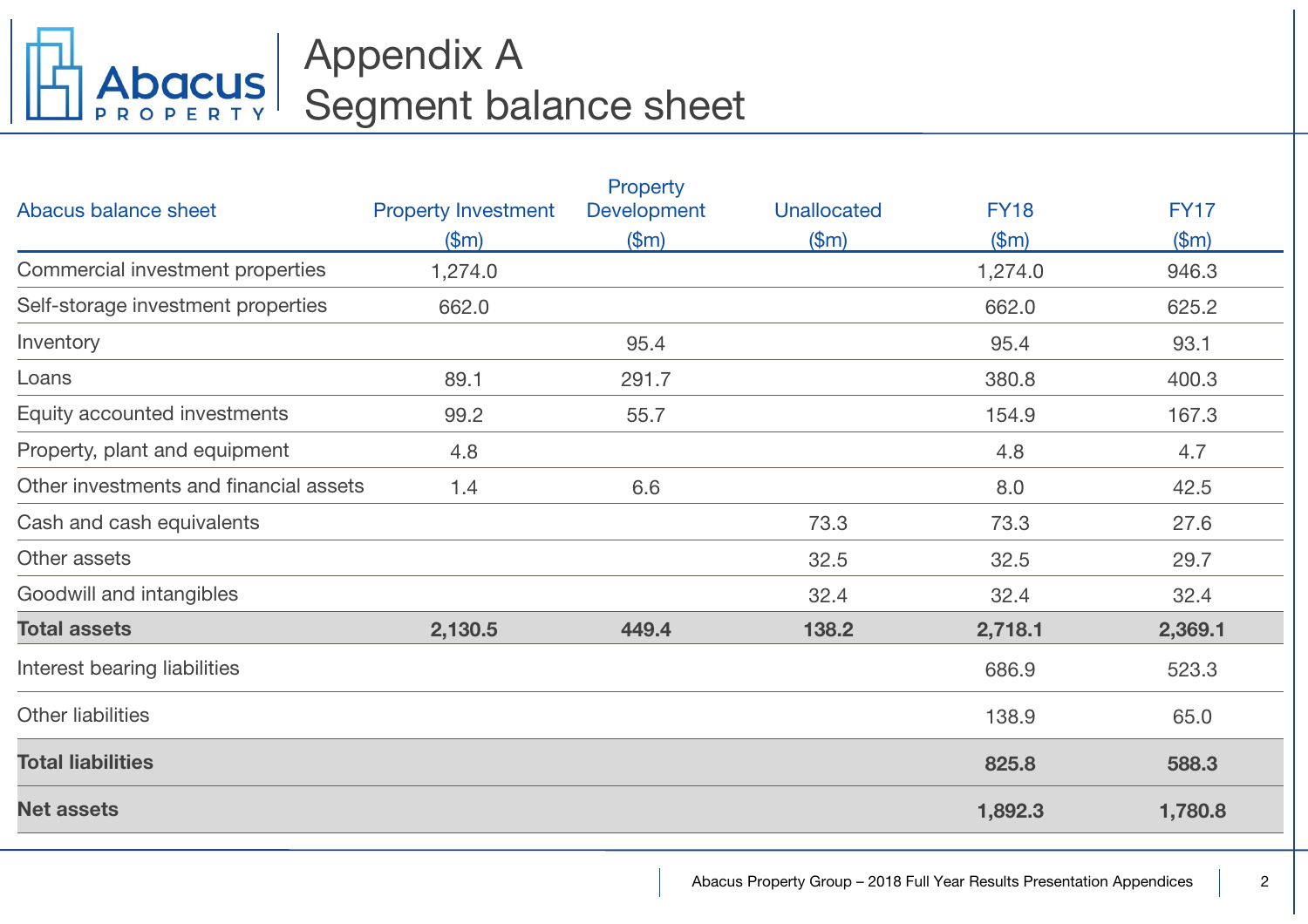# Appendix B Segment earnings (underlying profit)

|                                                                             | Commercial | Self-storage                                                                                   | <b>Development</b> | <b>FY18 Total</b> | <b>FY17 Total</b>        |
|-----------------------------------------------------------------------------|------------|------------------------------------------------------------------------------------------------|--------------------|-------------------|--------------------------|
| Rental income                                                               | 78.6       | 73.8                                                                                           |                    | 152.4             | 145.0                    |
| Finance income <sup>1</sup>                                                 |            |                                                                                                | 47.5               | 47.5              | 43.9                     |
| Fee income <sup>2</sup>                                                     | 7.9        |                                                                                                |                    | 7.9               | 12.6                     |
| Share of profit from equity accounted investments <sup>3,4,5</sup>          | 37.7       |                                                                                                | 31.4               | 69.1              | 53.5                     |
| Sale of inventory                                                           |            |                                                                                                | 63.8               | 63.8              | $\overline{\phantom{0}}$ |
| Net change in fair value of investments derecognised                        | 10.6       | 9.0                                                                                            | 6.7                | 26.3              | 43.5                     |
| Other income                                                                | 4.1        |                                                                                                | 0.1                | 4.2               | 3.5                      |
| Interest                                                                    |            |                                                                                                |                    | 0.3               | 0.4                      |
| <b>Total Underlying Revenue</b>                                             | 138.9      | 82.8                                                                                           | 149.5              | 371.5             | 302.4                    |
| <b>Expenses</b>                                                             | (19.5)     | (27.0)                                                                                         |                    | (46.5)            | (44.1)                   |
| Cost of inventory sales/reversal of impairment                              |            |                                                                                                | (47.7)             | (47.7)            |                          |
| Segment result before corporate overheads                                   | 119.4      | 55.8                                                                                           | 101.8              | 277.3             | 258.3                    |
| Administrative and other expenses                                           | (21.1)     |                                                                                                | (9.0)              | (30.1)            | (25.5)                   |
| <b>Underlying EBITDA</b>                                                    | 98.3       | 55.8                                                                                           | 92.8               | 247.2             | 232.8                    |
| Finance costs                                                               |            |                                                                                                |                    | (30.5)            | (32.9)                   |
| Depreciation and amortisation expense                                       |            |                                                                                                |                    | (2.7)             | (2.3)                    |
| Tax expense                                                                 |            |                                                                                                |                    | (30.7)            | (9.8)                    |
| Non-controlling interests                                                   |            |                                                                                                |                    |                   | (1.0)                    |
| <b>Underlying Profit</b>                                                    |            |                                                                                                |                    | 183.3             | 186.8                    |
| Change in fair value of investments                                         |            |                                                                                                |                    | 59.0              | 64.9                     |
| Change in fair value of derivatives                                         |            |                                                                                                |                    | 0.7               | 4.3                      |
| Tax benefit on significant items                                            |            |                                                                                                |                    | 1.9               | 1.9                      |
| Net Profit attributable to Abacus securityholders                           |            |                                                                                                |                    | 244.9             | 257.9                    |
| Fee and interest on loans<br>Income from third party capital JV's and funds |            | 4. Excludes fair value gain of \$4.6 million<br>5. Includes divestment gains of \$30.2 million |                    |                   |                          |

3. Distributions from joint ventures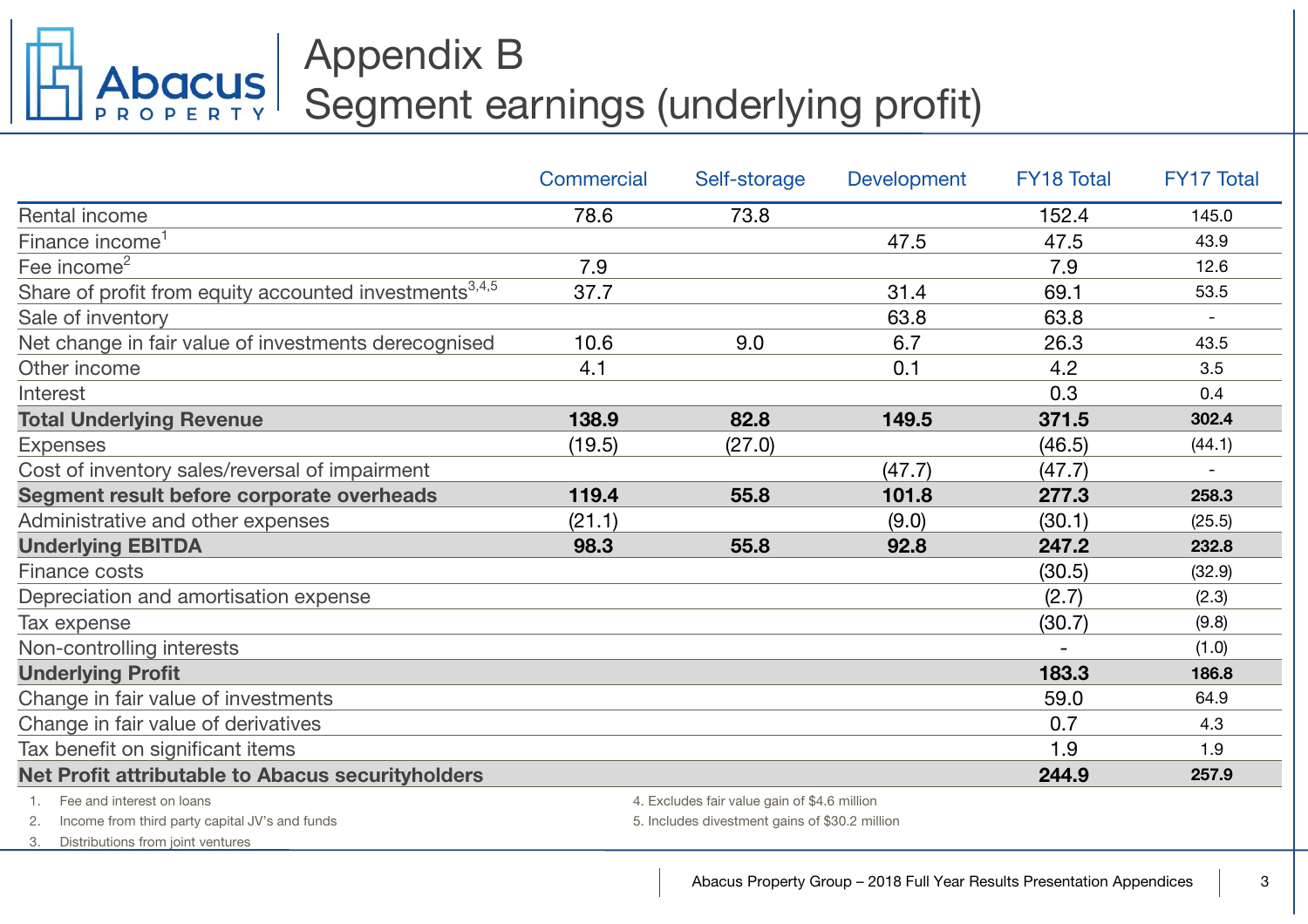

# Appendix C Funds from operations (FFO)

| Underlying profit to FFO reconciliation                         | <b>FY18</b> | <b>FY17</b> |
|-----------------------------------------------------------------|-------------|-------------|
| <b>Underlying Profit</b>                                        | 183.3       | 186.8       |
| Adjust for:                                                     |             |             |
| (Reversal of impairment of inventory) / impairment of inventory | (2.7)       | 3.0         |
| Net change in fair value of investment properties derecognised  | (15.3)      | (36.8)      |
| Depreciation on owner occupied property, plant and equipment    | 1.1         | 0.7         |
| Amortisation of rent abatement incentives                       | 2.0         | 1.3         |
| Amortisation of other tenant incentives                         | 1.7         | 1.6         |
| Tax benefit/(expense) on Non-FFO Items                          | (0.3)       | (0.2)       |
| <b>Abacus Funds From Operations ("FFO")</b>                     | 169.8       | 156.4       |
| <b>Funds from operations per security</b>                       | 29.4c       | 27.4c       |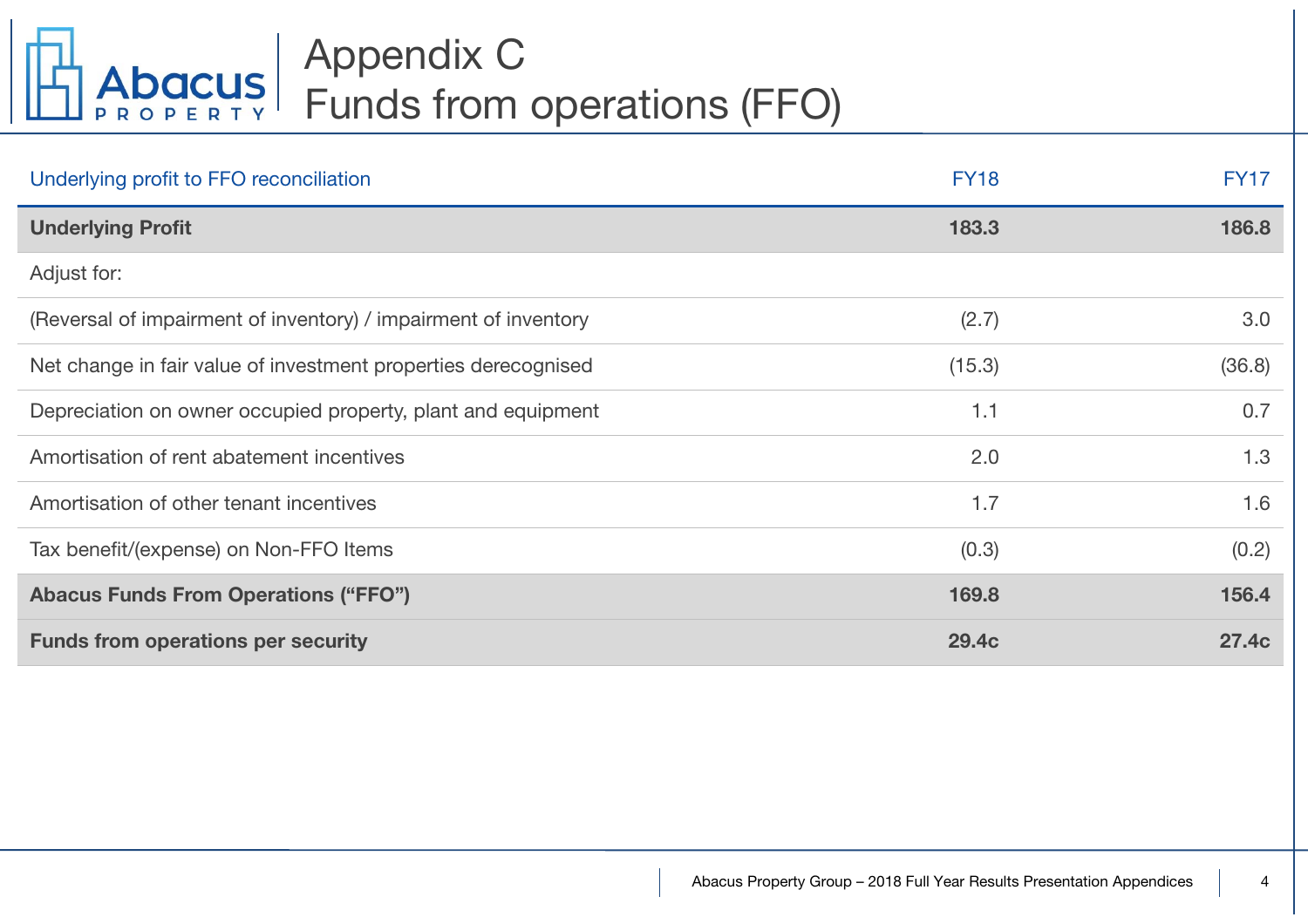

|                                                    | <b>FY18</b>              | <b>FY17</b> |
|----------------------------------------------------|--------------------------|-------------|
| <b>Consolidated Group net assets</b>               | 1,916.7                  | 1,814.6     |
| Less                                               |                          |             |
| Total external non-controlling interest            | (46.6)                   | (48.5)      |
| Total stapled security holders' interest in equity | 1,870.1                  | 1,766.1     |
| Less                                               |                          |             |
| Intangible assets and goodwill                     | (32.4)                   | (32.4)      |
| Deferred tax assets/liabilities (net)              | 4.0                      | 3.4         |
| <b>Total net tangible assets</b>                   | 1,841.7                  | 1,737.1     |
| Less                                               |                          |             |
| Distributions proposed <sup>1</sup>                | $\overline{\phantom{a}}$ | (50.4)      |
| Securities on issue                                | 579.4                    | 575.6       |
| Net tangible assets per security                   | 3.18                     | 2.93        |
|                                                    |                          |             |

1. FY18 net assets includes a provision for distribution of \$52.1m declared on 21 June 2018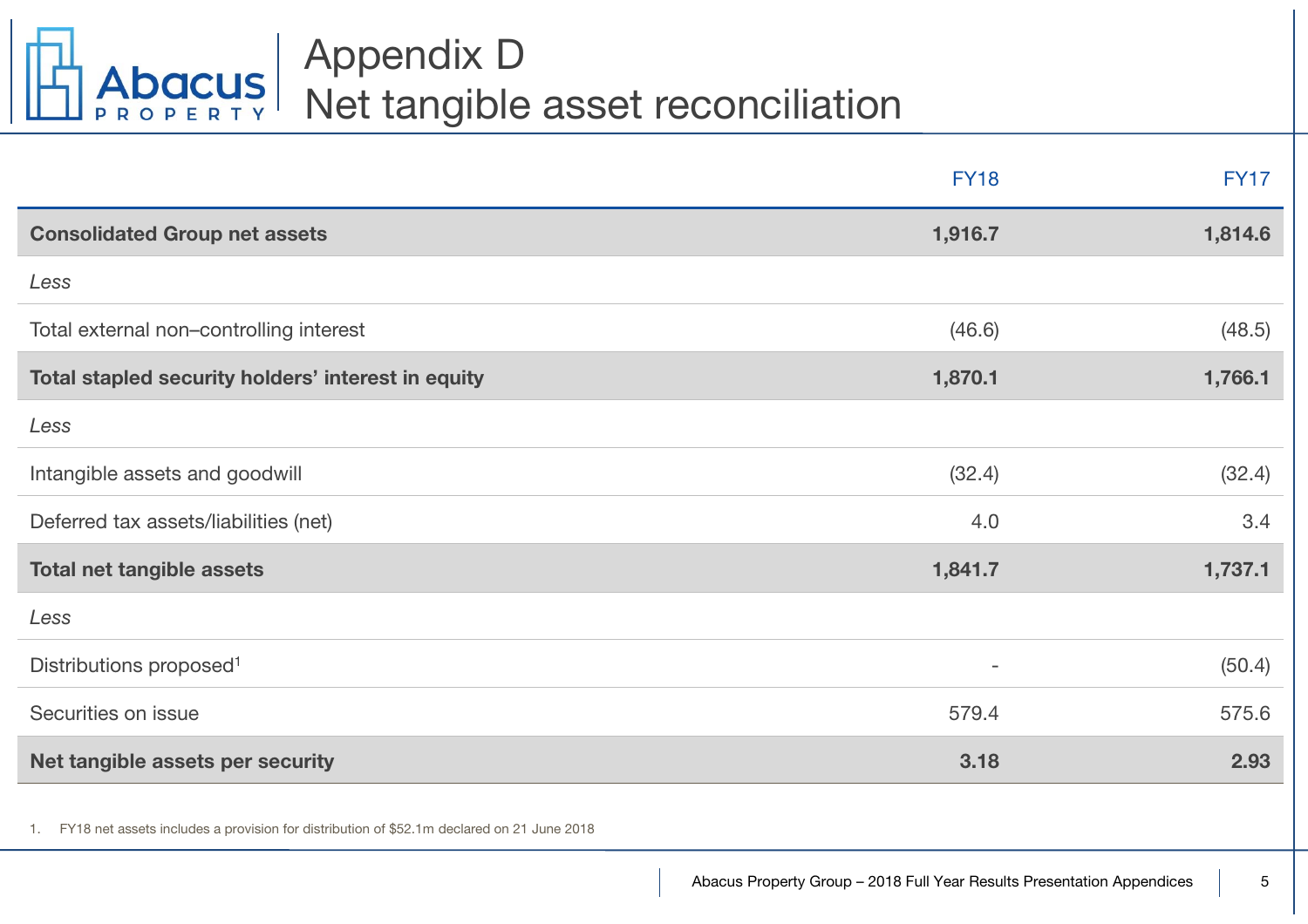

# Appendix E Abacus cashflow analysis 1

|                                                                 | \$'000     |
|-----------------------------------------------------------------|------------|
| <b>CASHFLOWS FROM OPERATING ACTIVITIES</b>                      |            |
| Income receipts                                                 | 350,667    |
| Interest received                                               | 295        |
| <b>Distributions received</b>                                   | 544        |
| Income tax paid                                                 | (8,067)    |
| Borrowing costs paid                                            | (26, 472)  |
| Operating payments                                              | (84, 735)  |
| Payment for land acquisition                                    | (47, 923)  |
| NET CASHFLOWS FROM OPERATING ACTIVITIES <sup>2</sup>            | 184,309    |
| <b>CASHFLOWS FROM INVESTING ACTIVITIES</b>                      |            |
| Payments for investments and funds advanced                     | (65, 727)  |
| Proceeds from sale / settlement of investments and funds repaid | 132,271    |
| Purchase and disposal of property, plant and equipment          | 876        |
| Purchase of investment properties                               | (346, 821) |
| Disposal of investment properties                               | 58,050     |
| Payment for other investments                                   | (3,860)    |
| <b>NET CASHFLOWS USED IN INVESTING ACTIVITIES</b>               | (225, 211) |
| <b>CASHFLOWS FROM FINANCING ACTIVITIES</b>                      |            |
| Proceeds from issue of stapled securities and return of capital | (42)       |
| Payment of finance and issue costs                              | (1,734)    |
| Repayment of borrowings                                         | (63, 116)  |
| Proceeds from borrowings                                        | 243,794    |
| Distributions paid                                              | (92, 274)  |
| <b>NET CASHFLOWS FROM FINANCING ACTIVITIES</b>                  | 86,628     |
| NET DECREASE IN CASH AND CASH EQUIVALENTS                       | 45,726     |
| Net foreign exchange differences                                | (81)       |
| Cash and cash equivalents at beginning of period                | 27,617     |
| <b>CASH AND CASH EQUIVALENTS AT END OF PERIOD</b>               | 73,262     |

1. 30 June 2018 cashflow statement for ABP excluding the consolidation of funds under AASB10

2. Cashflow from operations of \$168.4 million deducts sale of inventory (\$63.8m) and adds back the purchase of non-current inventory and development costs of \$47.9m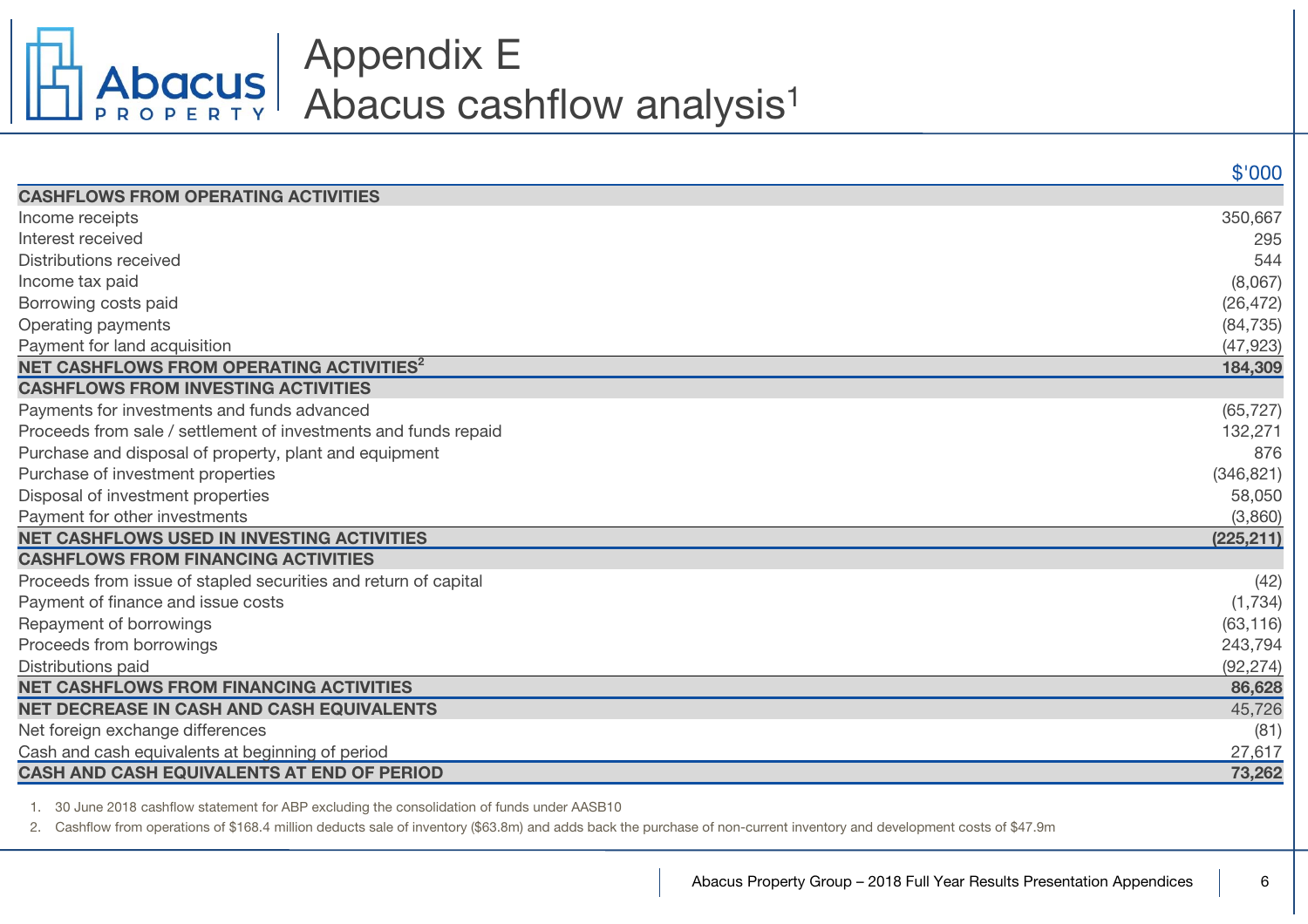

# Appendix F Debt facilities

| Capital management metrics               | <b>FY18</b> | <b>FY17</b> |
|------------------------------------------|-------------|-------------|
| Total bank debt facilities               | \$891m      | \$873m      |
| Total bank debt drawn                    | \$695m      | \$514m      |
| Term to maturity                         | 3.8 yrs     | 3.4 yrs     |
| % hedged                                 | 42%         | 49%         |
| Weighted average hedge maturity          | $2.3$ yrs   | $2.5$ yrs   |
| Average cost of debt - drawn             | 4.3%        | 5.2%        |
| Group gearing <sup>1</sup>               | 23.3%       | 20.5%       |
| Look through gearing <sup>2</sup>        | 23.5%       | 25.1%       |
| Gearing calculated for covenant measures | 29.2%       | 23.9%       |
| Covenant gearing limit                   | 50.0%       | 50.0%       |
| <b>Interest Coverage Ratio</b>           | 8.7x        | 7.4x        |
| Interest Coverage Ratio covenant         | 2.0x        | 2.0x        |

1. Abacus max target group gearing of up to 35%

2. Includes joint venture and fund assets and debt consolidated proportionately with Abacus' equity interest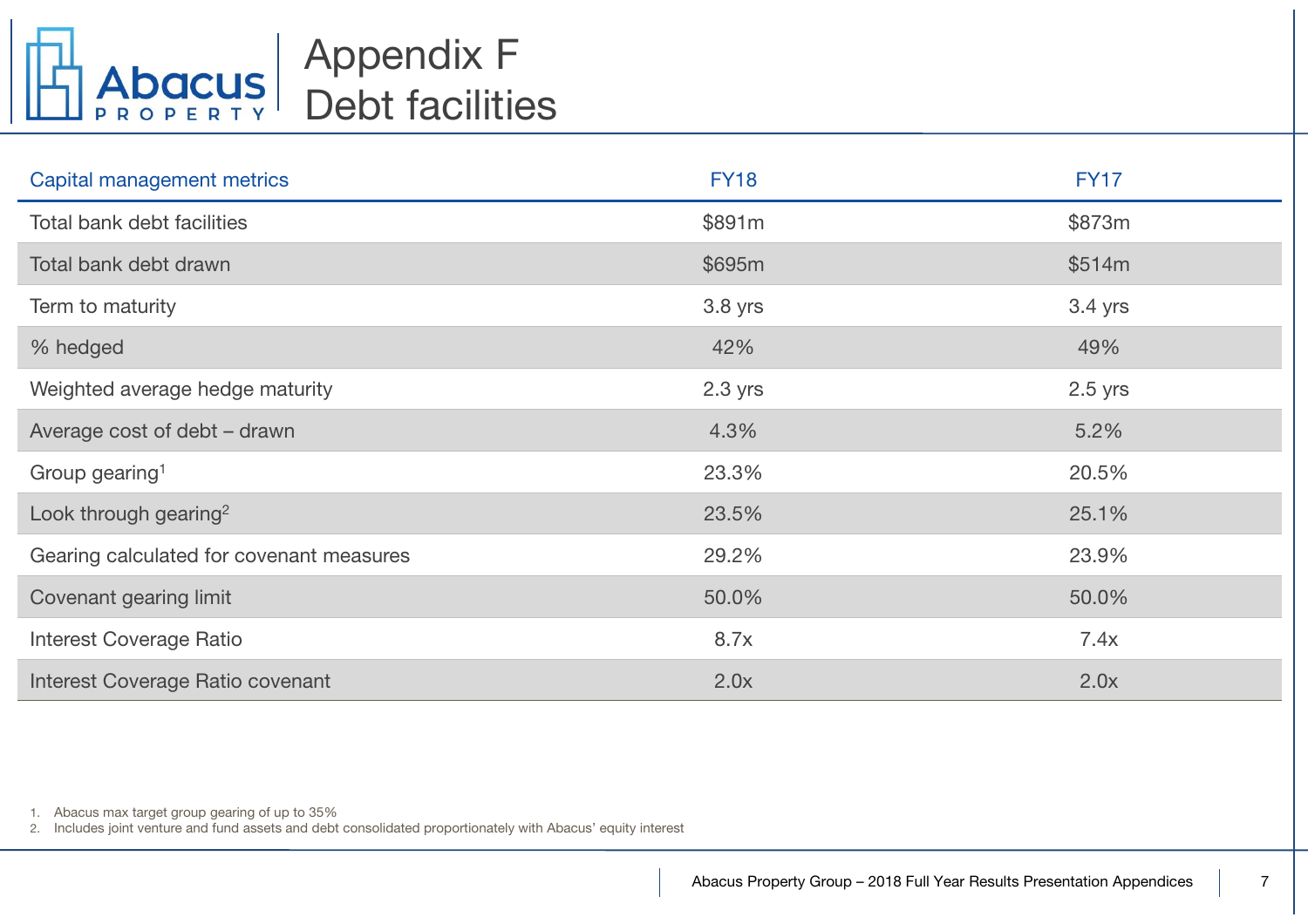

# Appendix G Debt maturity profile as at 30 June 2018

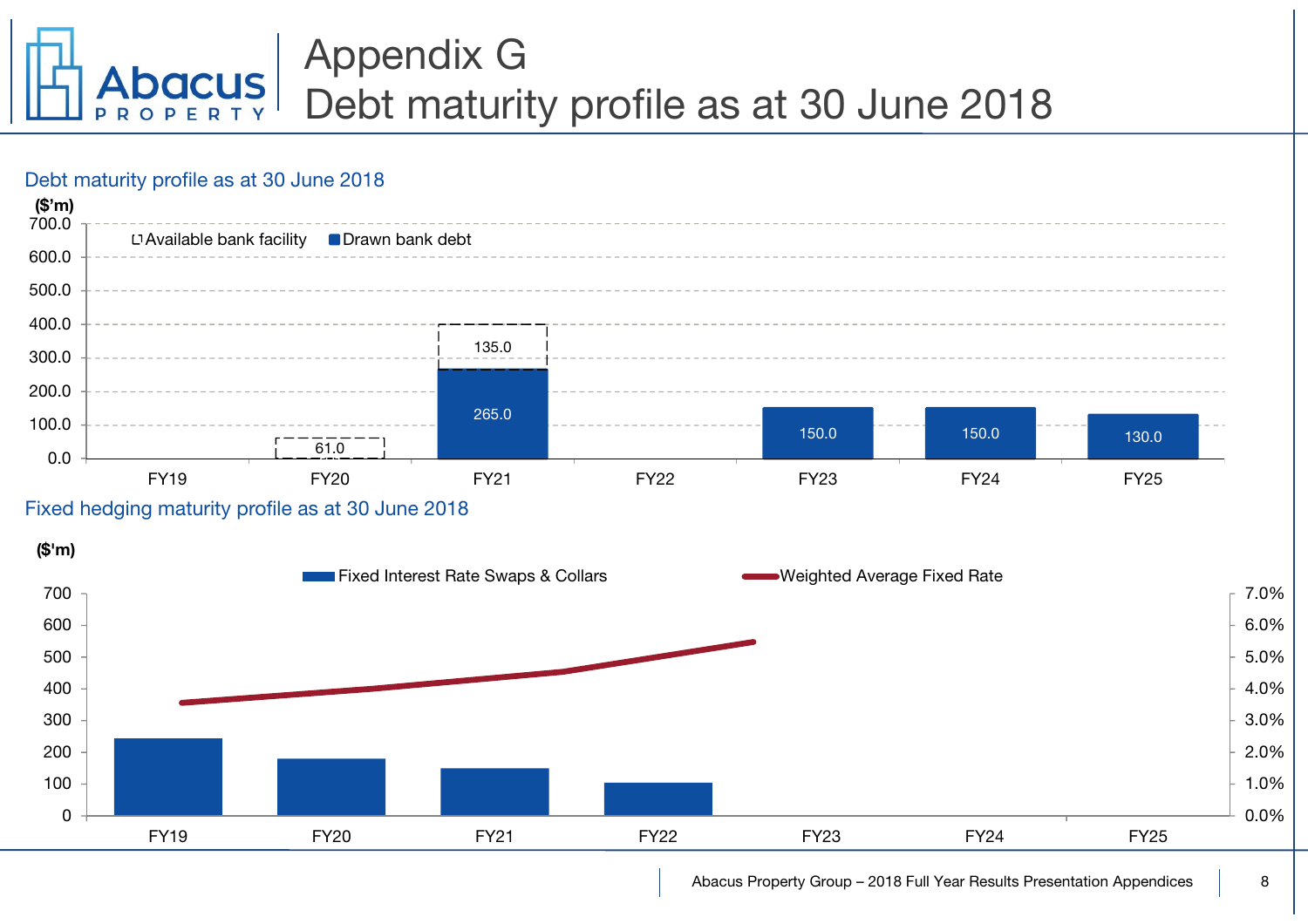

Revaluation process for Abacus resulted in a net increase in the investment properties values for FY18 of approximately 3.2% or \$60.7 million

- $\mathcal{L}_{\mathcal{A}}$ \$42.3 million across the self-storage portfolio
- F \$18.4 million across the wholly owned commercial properties
- F Revaluation of assets owned across our third party capital platform resulted in a net increase of \$4.6 million

Average cap rate across the Abacus commercial and self-storage portfolios has decreased to 6.16% and 7.45% from 6.72% and 7.72% respectively

|                                       | Valuation 30 June 2018 | Weighted average cap rate |
|---------------------------------------|------------------------|---------------------------|
| Abacus investment portfolio by sector | \$'000                 | 30 June 2018              |
| Retail                                | 425,179                | 5.83%                     |
| <b>Office</b>                         | 879,208                | 6.23%                     |
| Industrial & Other                    | 159,830                | 8.31%                     |
| <b>Total commercial portfolio</b>     | 1,464,217              | 6.16%                     |
| Self-storage                          | 666,252                | 7.45%                     |
| <b>Total investment portfolio</b>     | 2,130,469              | 6.58%                     |
|                                       |                        |                           |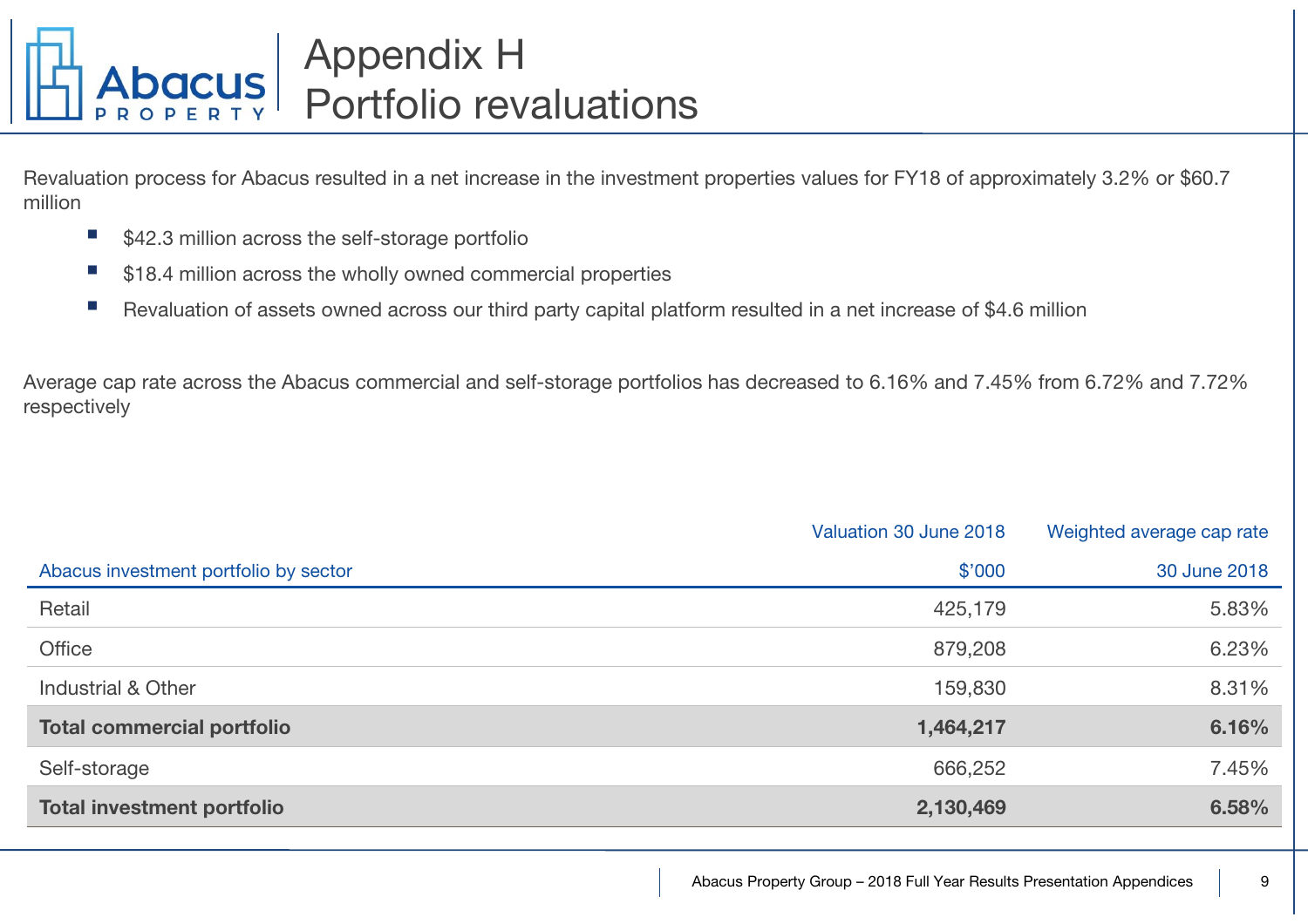

# Appendix I Summary portfolio metrics

| Key portfolio metrics                             | <b>FY18</b> | <b>FY17</b> |
|---------------------------------------------------|-------------|-------------|
| Investment portfolio value <sup>1</sup> (\$m)     | 2,130       | 1,831       |
| Commercial portfolio <sup>1</sup> (\$m)           | 1,464       | 1,202       |
| Self-storage portfolio (\$m)                      | 666         | 629         |
| WACR <sup>1,4</sup> (%)                           | 6.58        | 7.08        |
| No. of commercial assets <sup>1</sup>             | 35          | 34          |
| $NLA$ (sqm) <sup>2,3</sup>                        | 223,537     | 226,811     |
| Occupancy <sup>2,3</sup> (% by area)              | 91.3        | 90.5        |
| WALE $2,3$ (yrs by income)                        | 4.1         | 4.1         |
| Like for like rental growth <sup>2,3</sup> $(\%)$ | 3.6         | 2.7         |

1.Includes assets acquired under our third party capital platform, inventory and PP&E

- 2.Excludes self-storage assets
- 3.Excludes development assets
- 4.Weighted Average Cap Rate

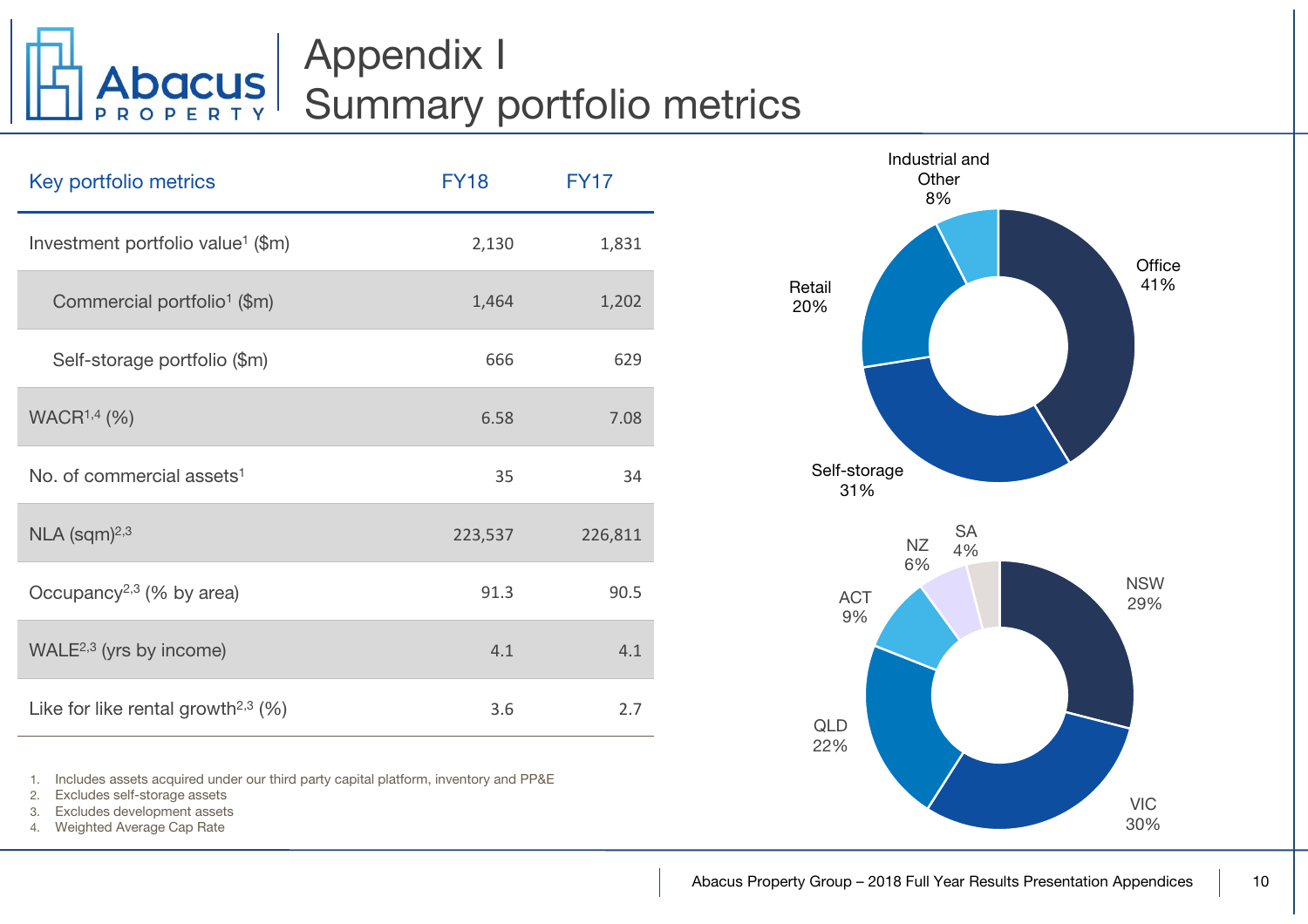# Appendix I Summary self-storage portfolio metrics

### State geographic diversity by NLA



### Asset net lettable area (m<sup>2</sup>) split by number of assets



## Regional geographic diversity by NLA



Asset net lettable area  $(m<sup>2</sup>)$  split by value

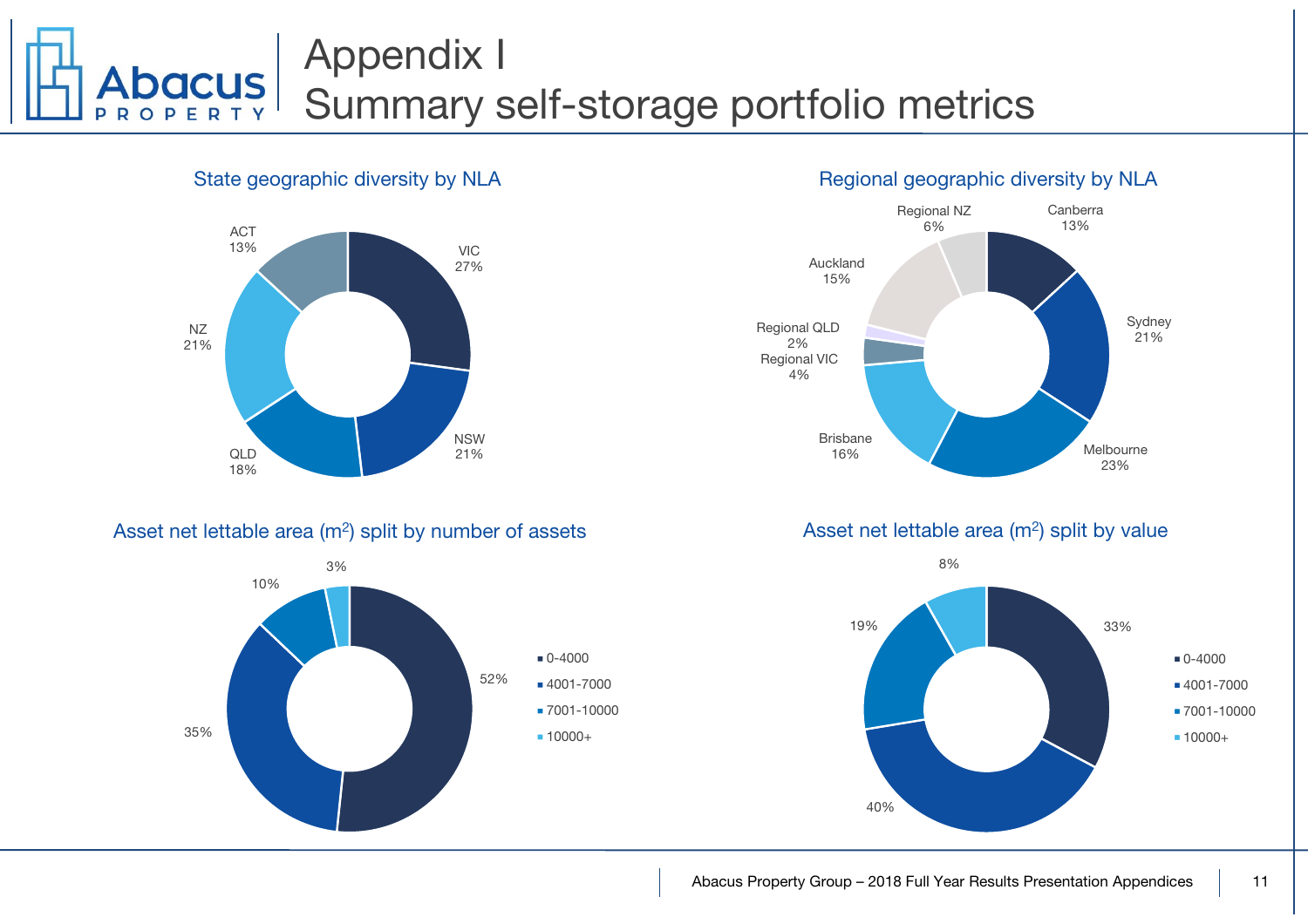

# Appendix J Summary portfolio metrics

| <b>Portfolio metrics</b>                      | <b>Office</b> |        | Retail      |             |             | <b>Industrial &amp; Other</b> | Self-storage        |             |
|-----------------------------------------------|---------------|--------|-------------|-------------|-------------|-------------------------------|---------------------|-------------|
|                                               |               |        |             |             |             |                               | $\cdots$            |             |
|                                               | <b>FY18</b>   | FY17   | <b>FY18</b> | <b>FY17</b> | <b>FY18</b> | FY17                          | <b>FY18</b>         | <b>FY17</b> |
| Portfolio (\$m)                               | 879           | 623    | 425         | 402         | 160         | 177                           | 666                 | 629         |
| No. of assets                                 | 20            | 19     | 5           | $\mathbf 5$ | 10          | 10                            | 62                  | 65          |
| Lettable area (sqm) <sup>1</sup>              | 118,284       | 91,732 | 56,488      | 56,250      | 48,765      | 78,829                        | 287,725             | 302,000     |
| WACR (%)                                      | 6.23          | 6.98   | 5.83        | 6.28        | 8.31        | 8.34                          | 7.45                | 7.72        |
| Occupancy <sup>1</sup> (% by area)            | 86.9          | 81.5   | 92.9        | 92.0        | 100.0       | 100.0                         | 89.43               | 89.13,4     |
| Average rent psqm                             | \$469         | \$533  | \$523       | \$507       | \$86        | \$72                          | A\$2763             | A\$2623,4,5 |
| WALE <sup>1</sup> (yrs by income)             | 3.6           | 3.7    | 5.1         | 5.2         | 2.6         | 1.6                           |                     |             |
| Rental growth <sup><math>1,2</math></sup> (%) | 3.1           | (2.2)  | 4.6         | 9.5         | 1.0         | 3.3                           |                     |             |
| RevPAM (per available sqm)                    |               |        |             |             |             |                               | A\$247 <sup>3</sup> | A\$2343,4,5 |

1.Excludes development assets

2.Like for like rent growth

3.Average over last 12 months (by area) of all stabilised assets

4.Excludes sale of Townsville Portfolio

5.Adjusted to FY18 FX rate of \$1.0903 for comparison purposes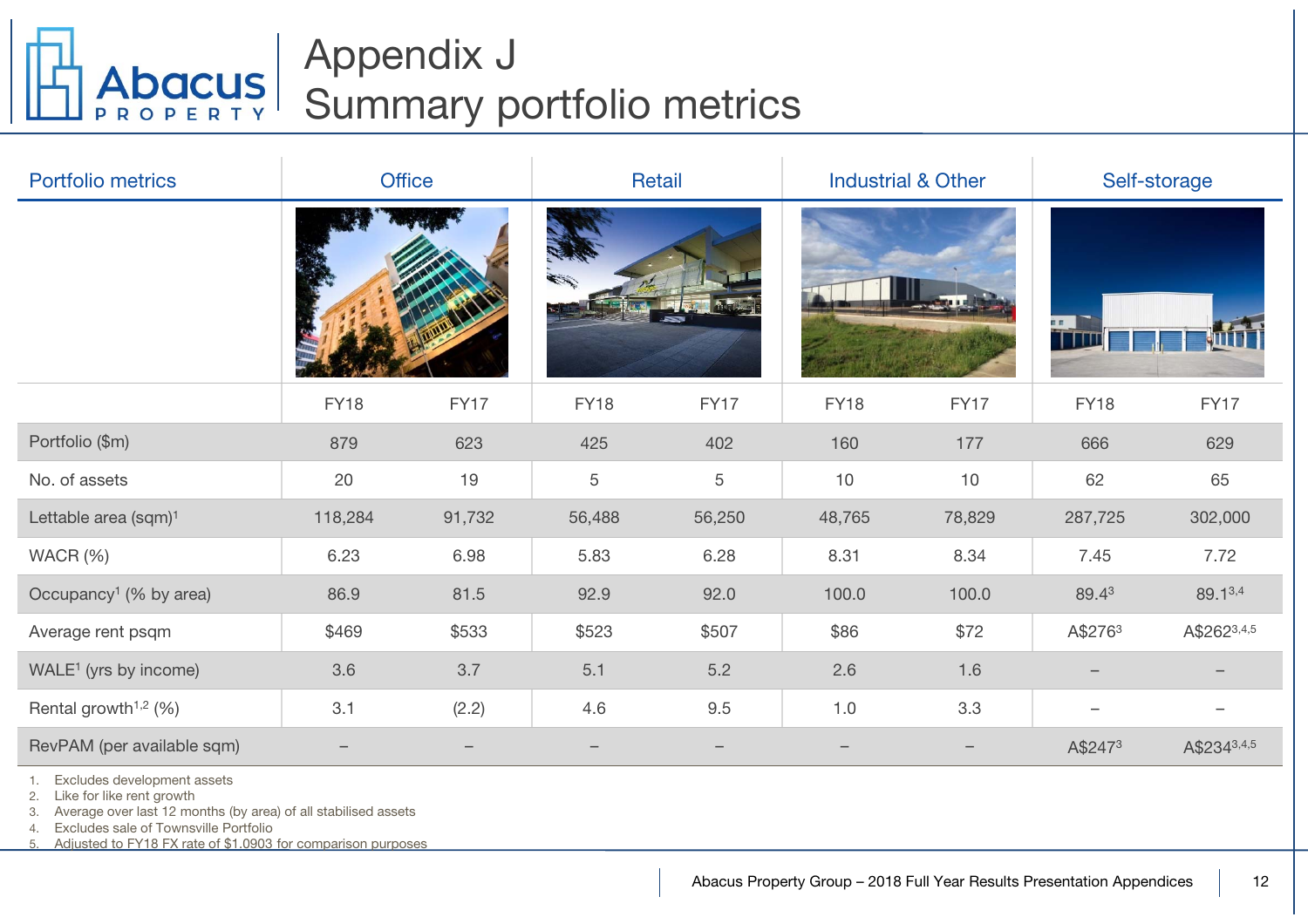

### Abacus Property Group – 2018 Full Year Results Presentation Appendices | 13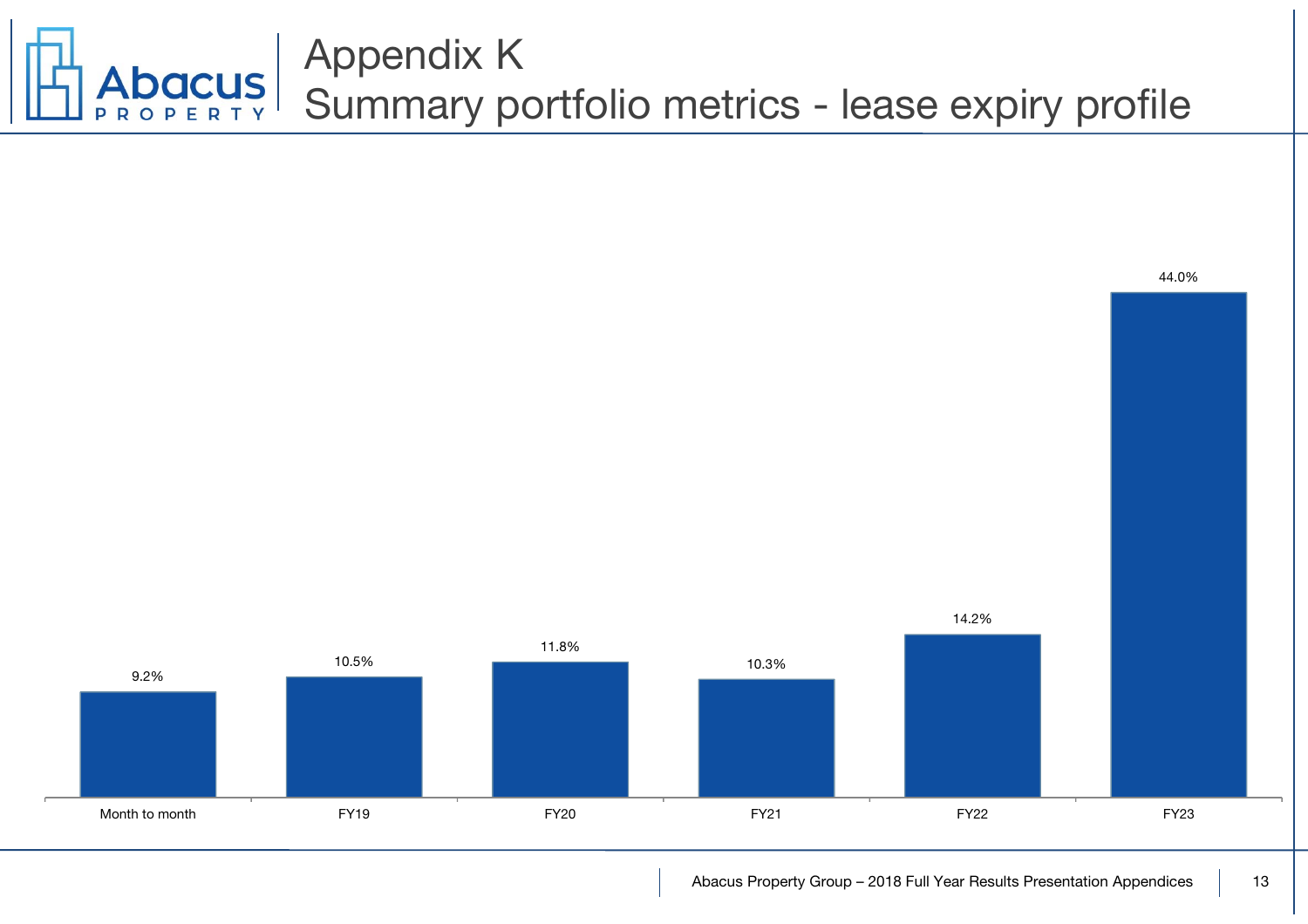# Appendix L Developments

| <b>Projects</b>                    | <b>Type</b> | <b>Equity</b>            | Loans                    | <b>Total</b> | Interest rate | <b>Security</b>           | <b>Returns</b>   |
|------------------------------------|-------------|--------------------------|--------------------------|--------------|---------------|---------------------------|------------------|
| RCL Portfolio, NSW                 | JV/Loan     | \$42.6m                  | \$115.5m                 | \$158.1m     |               | 1st Mortgagee             | 50% profit share |
| IVY&EVE, Merivale St, QLD          | JV          | \$45.6m                  | $\overline{\phantom{a}}$ | \$45.6m      |               | Equity                    | 49% profit share |
| Investment Funding Portfolio       | Loan        | $\overline{\phantom{a}}$ | \$36.4m                  | \$36.4m      |               | 1st Mortgagee             |                  |
| Grand Ave, Camellia, NSW           | Loan        | $\overline{\phantom{a}}$ | \$18.4m                  | \$18.4m      |               | 1st Mortgagee             | 50% profit share |
| Belmore, NSW                       | Loan        |                          | \$16.8m                  | \$16.8m      |               | 1st Mortgagee             | 50% profit share |
| One A, Erskineville, NSW           | JV          | \$6.1m                   | \$10.6m                  | \$16.7m      |               | Unsecured                 | 50% profit share |
| Ashfield Central, NSW              | Inventory   | \$14.0m                  | $\overline{\phantom{a}}$ | \$14.0m      |               | Equity                    | 100% ownership   |
| Rance Road (Settler's Estate), NSW | Loan        |                          | \$13.7m                  | \$13.7m      |               | 1st Mortgagee             | 50% profit share |
| Luminary, Hawthorn VIC             | JV          |                          | \$12.6m                  | \$12.6m      |               | Unsecured                 | 50% profit share |
| Mina Pde, Alderley, QLD            | Inventory   | \$12.5m                  |                          | \$12.5m      |               | Equity                    | 100% ownership   |
| Mount Druitt, NSW                  | Loan        |                          | \$12.2m                  | \$12.2m      |               | 2 <sup>nd</sup> Mortgagee |                  |
| Bosch, Bentleigh East, VIC         | Inventory   | \$11.7m                  |                          | \$11.7m      |               | Equity                    | 100% ownership   |
| 107 George St, NSW                 | Loan        |                          | \$9.8m                   | \$9.8m       |               | 1st Mortgagee             | 50% profit share |
| 55 Aird St, NSW                    | Loan        |                          | \$8.6m                   | \$8.6m       |               | 1st Mortgagee             | 50% profit share |
| 21a-23 George St, NSW              | Loan        | $\overline{\phantom{a}}$ | \$7.7m                   | \$7.7m       |               | 1st Mortgagee             | 50% profit share |
| Doonside, NSW                      | Loan        | $\overline{a}$           | \$7.2m                   | \$7.2m       |               | 1st Mortgagee             | 50% profit share |
| Lane Cove, NSW                     | Loan        | $\overline{\phantom{a}}$ | \$7.2m                   | \$7.2m       |               | 1st Mortgagee             | 50% profit share |
| 16 small projects and investments  |             | \$25.2m                  | \$15.0m                  | \$40.2m      |               |                           |                  |
| <b>Total</b>                       |             | \$157.7m                 | \$291.7m                 | \$449.4m     | 11.2%         |                           |                  |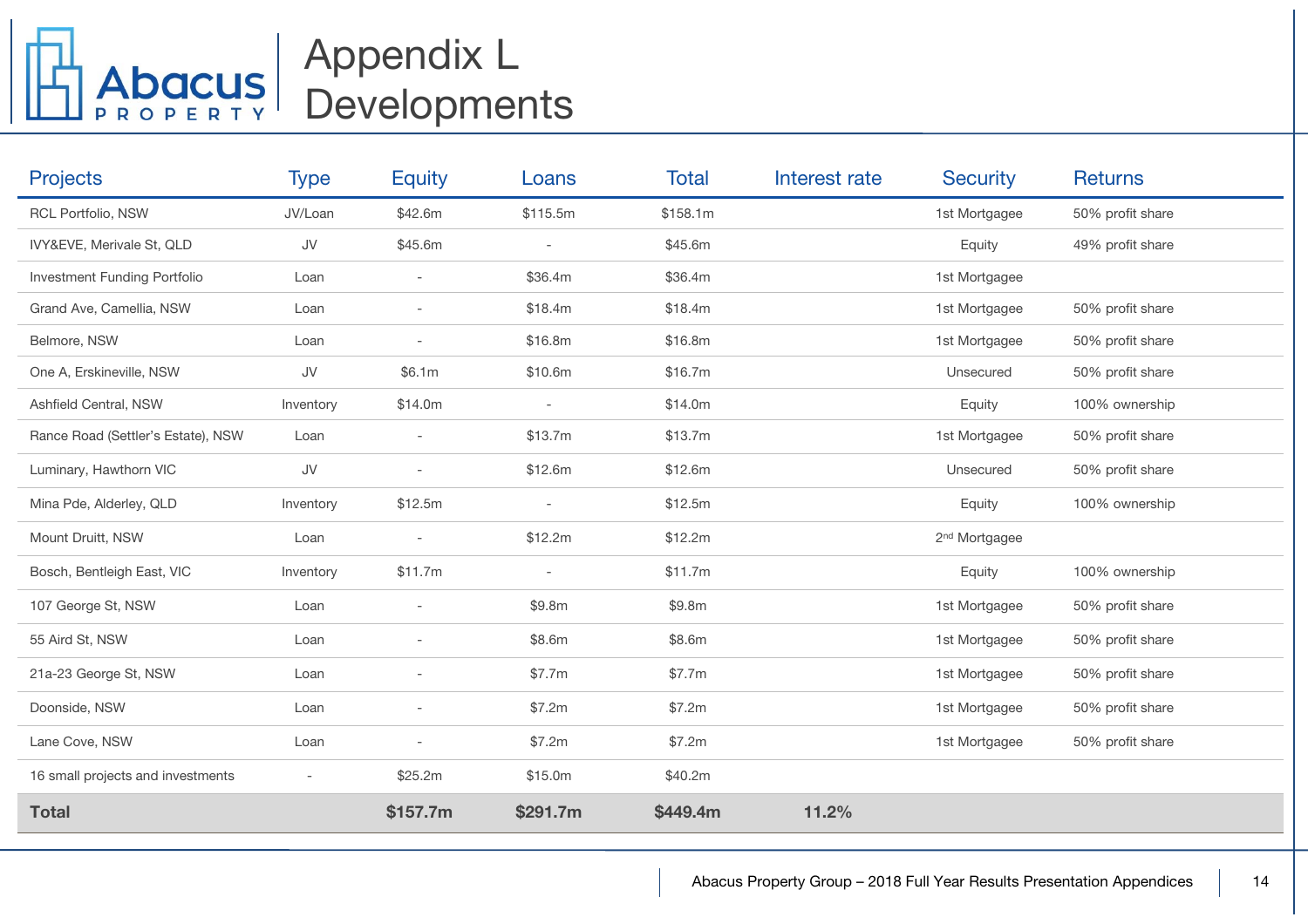

### Schedule of major projects due for development

- $\mathbb{R}^n$ Targeted profit on cost of c.20%
- Г Average interest rate on ABP loans c.11.2%

| Project name                                                                                                  | <b>Settlement</b> | Units <sup>1</sup>                                                                    | <b>Status</b>              | ETR <sup>2</sup> | Ave. Unit<br><b>Price</b> | <b>ABP Profit</b><br>share | <b>Comments</b>                                                                                                  |
|---------------------------------------------------------------------------------------------------------------|-------------------|---------------------------------------------------------------------------------------|----------------------------|------------------|---------------------------|----------------------------|------------------------------------------------------------------------------------------------------------------|
| IVY & EVE, Merivale,<br>Brisbane, QLD                                                                         | FY18-19           | 478/383                                                                               | Completed                  | $~\sim$ \$242m   | \$560k                    | 49%                        | 81% settled. Remaining settlements<br>contribute towards FY19 earnings                                           |
| ASHFIELD CENTRAL,<br>Ashfield, NSW                                                                            | FY18-19           | 104/101                                                                               | Completed                  | $~\sim$ \$81m    | \$815k                    | 100%                       | 97% settled. Remaining settlements<br>contribute towards FY19 earnings                                           |
| ONE A, Erskineville,<br><b>NSW</b>                                                                            | FY18-19           | 175/162                                                                               | Completed                  | ~156m            | \$976k                    | 50%                        | 93% settled. Remaining settlements<br>contribute towards FY19 earnings                                           |
| LUMINARY,<br>Hawthorn, VIC                                                                                    | <b>FY20</b>       | 26/18                                                                                 | Pre-sales                  | $~-$ \$38m       | \$1.65m                   | 50%                        | Construction commenced H118 with<br>completion anticipated in FY20                                               |
| Mina Parade, QLD                                                                                              |                   | 336 (Stage1+2)<br>residential<br>products                                             | Stage $1+2$<br>DA approved |                  |                           | 100%                       | 3-stage projects encompassing a variety<br>of residential products. Stage 3 potential<br>for further 12 products |
| Spencer West, VIC                                                                                             |                   | $194 + 1$ large<br>retail lot                                                         | DA approved                |                  |                           | 50%                        | Mixed use residential and retail<br>development                                                                  |
| Units: Total Units / Total settlements (if completed) or total sold (pre-sales) and includes any retail units |                   | ETR: Estimated Total Revenue (net of sales costs and GST) including management rights |                            |                  |                           |                            |                                                                                                                  |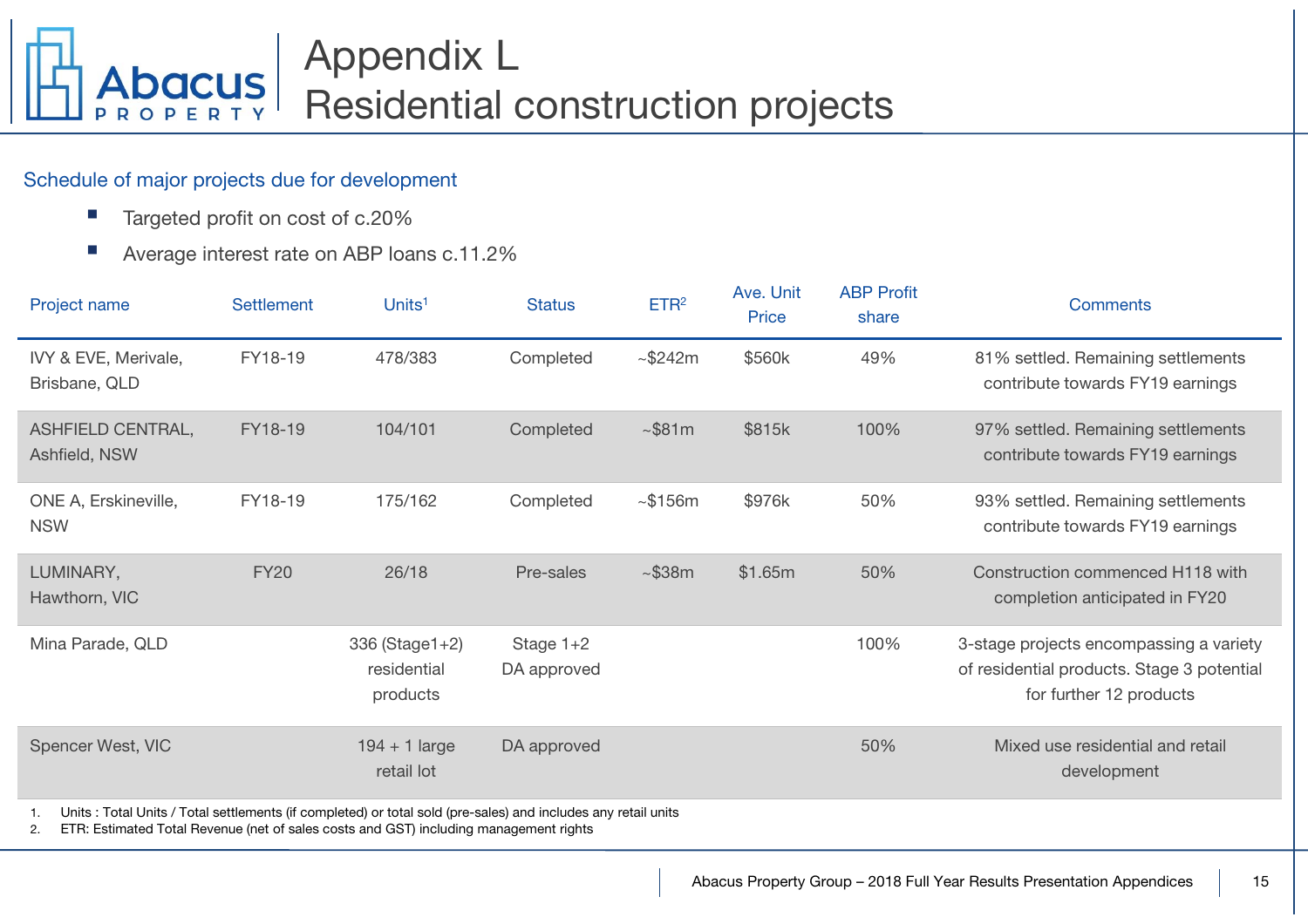

## Schedule of major projects awaiting sale to third parties upon rezoning approval

 $\mathcal{L}_{\mathcal{A}}$ Average interest rate on ABP loans c.11.2%

| Project name                          | <b>Timeline</b> | <b>Units</b>                      | <b>Status</b>                                                  | Est. Unit/Lot<br>Price <sup>1</sup> | <b>ABP Profit</b><br>share | <b>Comments</b>                                                                                               |
|---------------------------------------|-----------------|-----------------------------------|----------------------------------------------------------------|-------------------------------------|----------------------------|---------------------------------------------------------------------------------------------------------------|
| Camellia, NSW                         |                 | 15,000 $m2$ of<br>retail $+3,250$ | Awaiting final council<br>approval                             | ~100k                               | 50%                        | PP with DP&E to finalise density. The DP&E<br>recently released its draft Camellia Town<br>centre masterplan. |
| Grand Avenue,<br><b>Camellia NSW</b>  | <b>FY19</b>     |                                   | <b>Unzoned land</b>                                            |                                     | 50%                        | Expressions of interest campaign underway<br>for a sale of the site                                           |
| Lane Cove, NSW                        | <b>FY19</b>     |                                   | Unzoned land                                                   |                                     | 50%                        | Expressions of interest campaign underway<br>for a sale of the site                                           |
| Parramatta: 55 Aird St,<br><b>NSW</b> |                 | 75                                | Awaiting finalisation of council<br><b>CBD Framework Study</b> | ~120k                               | 50%                        | Project under review. Investigating value<br>proposition                                                      |
| Parramatta: 107 George<br>St, NSW     |                 | 75                                | Awaiting finalisation of council<br><b>CBD Framework Study</b> | ~120k                               | 50%                        | Project is under review. Investigating value<br>proposition                                                   |
| Parramatta: 21a-23<br>George St, NSW  |                 | 75                                | Awaiting finalisation of council<br><b>CBD Framework Study</b> | ~120k                               | 50%                        | Project is under review. Investigating value<br>proposition                                                   |
| Belmore, NSW                          |                 | 165                               | Planning proposal being<br>considered                          | $~\sim$ \$130 $~\text{k}$           | 50%                        | Project is under review. Investigating value<br>proposition                                                   |

1.Estimated Unit/Lot Price based on market evidence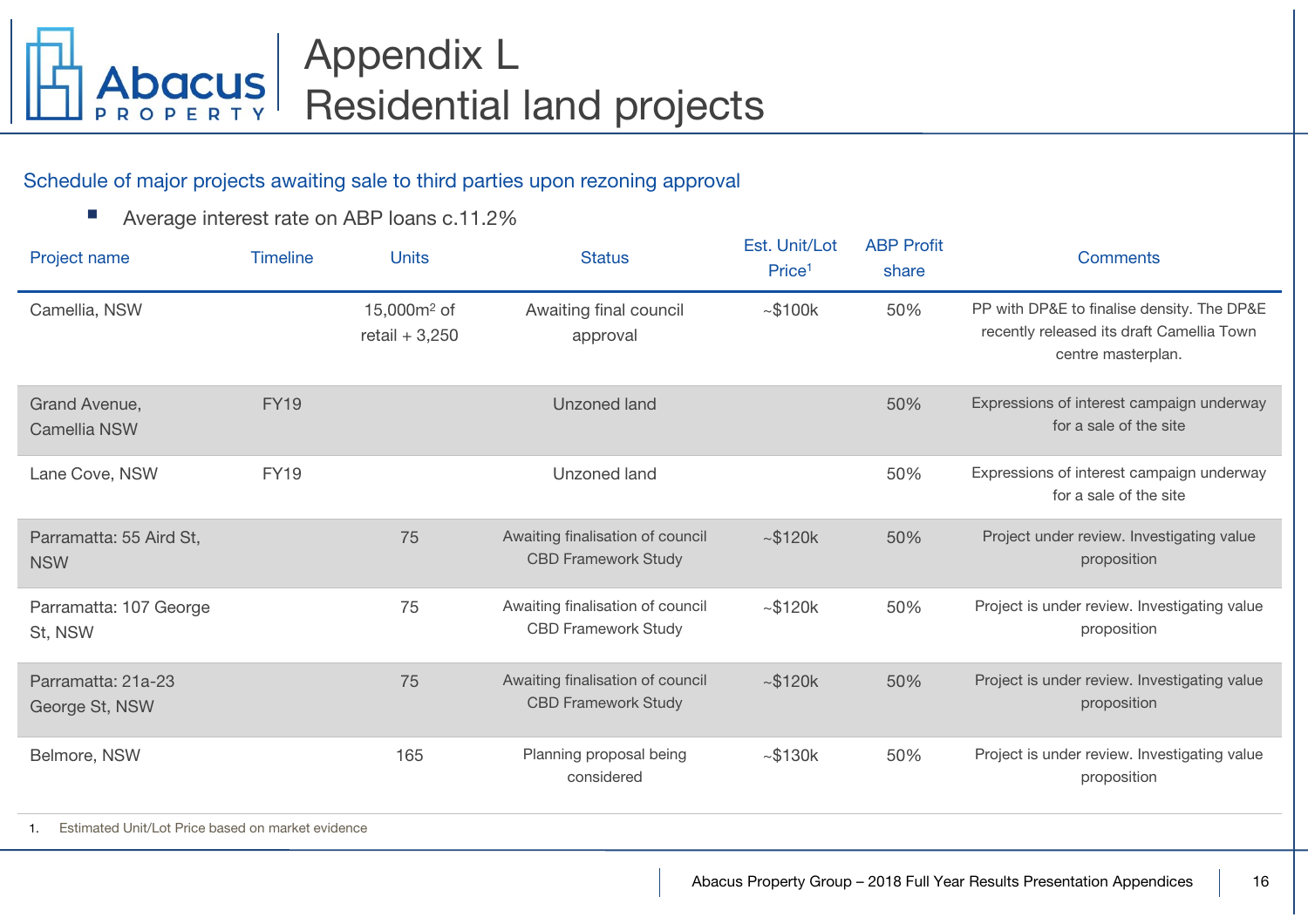

### Schedule of land sub-divisions due for development

| Project name                                                | <b>Timeline</b> | <b>Land lots</b>     | <b>Status</b>                           | <b>Price</b><br>per lot              | Cost to<br>prepare lot | <b>ABP</b><br>share | <b>Comments</b>                                                                                                                                                                                                                                  |
|-------------------------------------------------------------|-----------------|----------------------|-----------------------------------------|--------------------------------------|------------------------|---------------------|--------------------------------------------------------------------------------------------------------------------------------------------------------------------------------------------------------------------------------------------------|
| <b>French Street</b><br>Werrington (Stage 3),<br><b>NSW</b> |                 | 111                  | <b>Site</b><br>preparation<br>for sales | \$270k                               | \$100k                 | 25%                 | Approvals received. Marketing commenced with<br>construction due to commence in June 2018.                                                                                                                                                       |
| Riverlands, NSW                                             | <b>FY19</b>     | 422                  | Awaiting<br>development<br>approval     | $~1.5450k+$                          | \$120k                 | 50%                 | Stage 1 - 15 ha has been rezoned. Development<br>application for 241 lots in stage one has been<br>submitted. A s.96 will further subdivide site into 422<br>lots.<br>Expressions of interest requested for a sale of the site                   |
| <b>French Street</b><br>Werrington (Stage 4),<br><b>NSW</b> |                 | 140                  | Gazetted                                | \$270k                               | \$100k                 | 25%                 | Site can accommodate 140 small blocks. Council has<br>approved R3 zoning. This stage will commence once<br>stage 3 has been sold.                                                                                                                |
| <b>Rance Road</b><br>Werrington, NSW                        |                 | 80 lots<br>425 units | Part<br>development<br>approved         | $~\sim$ \$330 $k$<br>per land<br>lot | \$100k per land<br>lot | 50%                 | Development consent has been received for 80 small<br>land lots. A proposal will be lodged for 425 apartments<br>on the remainder of the site which will be sold on once<br>approved<br>Project is under review. Investigating value proposition |